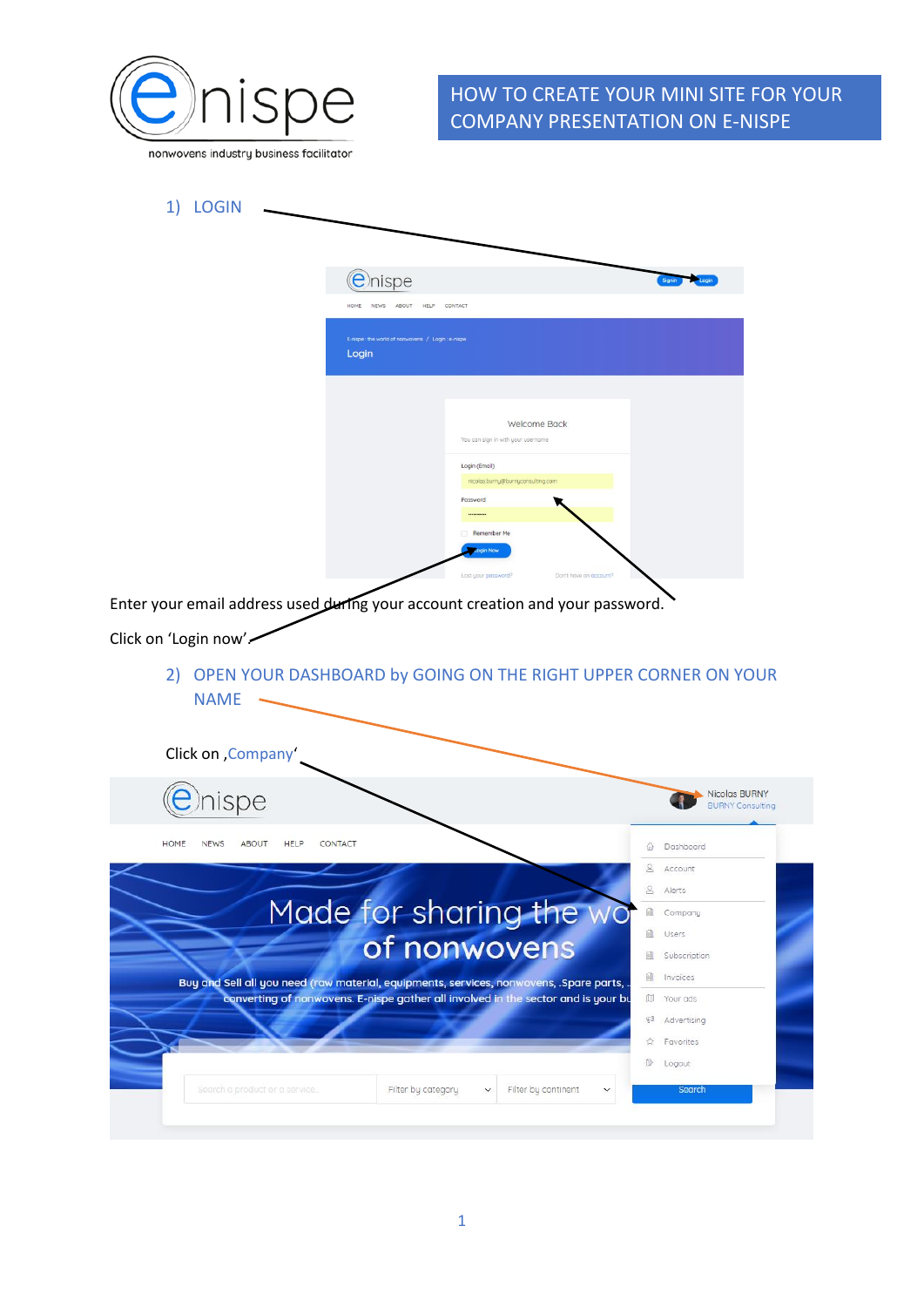

## HOW TO CREATE YOUR MINI SITE FOR YOUR COMPANY PRESENTATION ON E-NISPE

nonwovens industry business facilitator

3) FILL IN ALL THE FIELDS – especially your web site address, Base line and Company presentation.  $\prime$  $\prime$ 

| Information                                          |                                                                         | Q,<br>Fage                                                                                                                                       |
|------------------------------------------------------|-------------------------------------------------------------------------|--------------------------------------------------------------------------------------------------------------------------------------------------|
| Company Name                                         |                                                                         | 50g                                                                                                                                              |
| <b>BURIV</b> Corsuling                               |                                                                         |                                                                                                                                                  |
| International VAT Number                             |                                                                         |                                                                                                                                                  |
| FR5177039-ft85                                       |                                                                         | burny consulting                                                                                                                                 |
| Web Site                                             |                                                                         |                                                                                                                                                  |
| www.bumyconsuting.com                                |                                                                         | Hemove Logo<br>Upl<br>ood Logo                                                                                                                   |
| Contact Email                                        |                                                                         | Visual - Viewable On Your Mini-Site                                                                                                              |
| nicolas.burry@berryconsulting.com                    |                                                                         |                                                                                                                                                  |
| Number Of Employee                                   | Created Year                                                            |                                                                                                                                                  |
| $\blacksquare$                                       | 2013                                                                    | business<br>facilitative                                                                                                                         |
| Turnover                                             |                                                                         | ap<br>roz<br>onsultancies<br>duases                                                                                                              |
| <b>SAUSTA</b>                                        |                                                                         | expert<br>CC<br>one<br>proc                                                                                                                      |
| <b>Activities</b>                                    |                                                                         |                                                                                                                                                  |
|                                                      |                                                                         | Hemove Visual<br><b>Upload Visual</b>                                                                                                            |
|                                                      | <b>XServices / Maintenance / Fefurbishing L. XServices / Consulting</b> | Base Line                                                                                                                                        |
| # So wkcs/ the creditors sayer visitor/ commision by |                                                                         | tital Forther for every comparies Small or large<br>Being the ess                                                                                |
|                                                      |                                                                         | firm, lette is<br>ic grooter profits and mastmac your efficiency.<br>thanks BURN's Consulting.                                                   |
| Address                                              |                                                                         | ×<br>$\mathcal{L}$                                                                                                                               |
| Country                                              | State                                                                   | Company Presentation                                                                                                                             |
| <b>Fronce</b>                                        |                                                                         | DUTNY Consulting is a coroulting company socialised<br>the.<br>main technologies used to produce technical nonworks                              |
| Address                                              |                                                                         | (spunborid mehblown, veedlepunck, Arlock spunktor<br>Burry Consulting can assist you throughout the process of                                   |
| 32 HUE FAHJONNE I                                    |                                                                         | Impratton market study, choce of materials choice of<br>technologies, leating prototyphis, on thouston, inclustrialization,                      |
| City                                                 | ZipCode                                                                 | nesearch gimms, etc.<br>with more than us years of expenence in the nonwovens.<br>Industry, BUREY Consulting will be the right partner for you I |
| MONTBELIAND                                          | 25200                                                                   | L.                                                                                                                                               |
|                                                      |                                                                         |                                                                                                                                                  |

r / San prisord creamate / Sad<br><mark>cylinder for carding ma</mark>chin

When complete, click on 'Save Change' / - your mini site is now ready for your clients !

## 4) HOW YOUR CUSTOMERS CAN ACCESS TO YOUR MINI SITE ?

| Your mini site is accessible from your<br>ads. your customers will be able to click<br>on 'mini site' and arrive directly on your<br>company presentation page. |                                                                                                                                                                                                                                                | ట4,000<br>C Add To Fow<br><b>Sample</b><br>Prop.<br>Compon<br>Informati<br>burny contra<br><b>BURNY Cons</b><br>Diccover our prod<br>errices on the a<br>Mini vite bu cicling |
|-----------------------------------------------------------------------------------------------------------------------------------------------------------------|------------------------------------------------------------------------------------------------------------------------------------------------------------------------------------------------------------------------------------------------|-------------------------------------------------------------------------------------------------------------------------------------------------------------------------------|
|                                                                                                                                                                 | Main culinder for cardina machine<br>To sell steel main culinder for carding machine.<br>Dismeter 1200 mm<br>Shoft 102 mm b6<br>width 2540 mm - deponble for card clathing 25% mm<br>curricity < 0.25 mm<br>Mosi speed 500 tolmin - 1500 m/min |                                                                                                                                                                               |